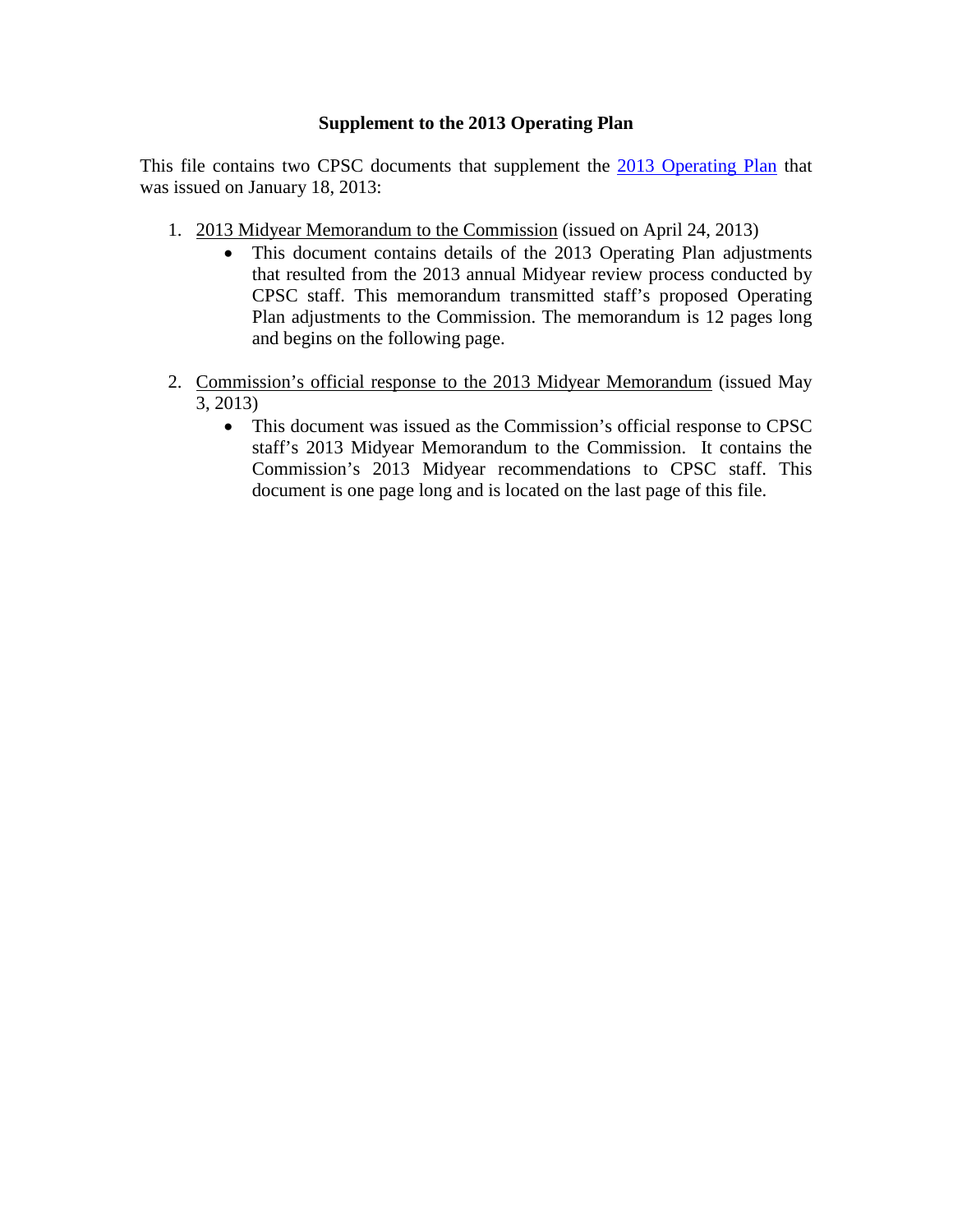

#### UNITED STATES CONSUMER PRODUCT SAFETY COMMISSION

4330 EAST WEST HIGHWAY **BETHE SDA, MD 20814** 

TO: The Commission

This document has been electronically approved and signed.

April 24, 2013

| - 1 V J. | THE COMMISSION                                                       |
|----------|----------------------------------------------------------------------|
| THROUGH: | Todd A. Stevenson, Secretary<br>Stephanie Tsacoumis, General Counsel |
| FROM:    | Kenneth R. Hinson<br><b>Executive Director</b>                       |

SUBJECT: Fiscal Year 2013 Midyear Review and Operating Plan Adjustments

This memorandum summarizes my recommendations and staff's to reduce operating levels, as approved by the Commission in the CPSC's Fiscal Year 2013 Operating Plan on January 18, 2013. The operating reductions are necessary to implement the President's March 1 sequestration order, in accordance with section 251A of the Balanced Budget and Emergency Deficit Control Act, as amended, 2 U.S.C. 901a, and the full-year 2013 continuing resolution enacted on March 26, which provides funding through September 30. In addition, this memorandum includes recommendations to reallocate a portion of the budget to currently unfunded priority projects, as well as allocate any future surplus funds that may occur up through September 30. Lastly, we are recommending adjustments to the voluntary and mandatory standards activities. The Commission's decisions in response to this memorandum will be appended to the FY 2013 CPSC Operating Plan.

# **Final Enacted Fiscal Year 2013 Operating Level**

The final enacted fiscal year 2013 CPSC operating level is \$108,510,000. This funding level is equal to the fiscal year 2012 full year appropriation of \$114,500,000, less a 0.2 percent rescission and less the amount required to implement the President's March 1 sequestration order.

The January 18 CPSC Fiscal Year 2013 Operating Plan approved annual agency funding up to \$116,425,000, consistent with the President's Fiscal Year 2013 Budget Request to Congress. The previously approved agency funding level must be reduced by \$7,915,000 to conform to the final enacted funding level.

| FY 2013 Operating Plan Reduction                     |     |               |
|------------------------------------------------------|-----|---------------|
| Operating Plan Level (as of $1/18/13$ ) <sup>1</sup> |     | \$116,425,000 |
| - Final Enacted FY 2013 Funding Level                | SS. | 108,510,000   |
| <b>FY 2013 Operating Reduction</b>                   |     | 7,915,000     |

# **Recommended Operating Reductions**

l

In addition to the \$7,915,000 in reductions to stay within the final enacted fiscal year 2013 funding level, we are recommending an additional \$861,000 in funding be reallocated to more urgent, currently unfunded priorities. In total, we are recommending reductions to the Fiscal Year 2013 Operating Plan of \$8,776,000. The \$8,776,000 in recommended reductions are:

CPSC Hotline: 1-800-638-CPSC (2772) \* CPSC's Web Site: http://www.cpsc.gov

<sup>&</sup>lt;sup>1</sup> The fiscal year 2013 request for \$6,000,000 to support headquarters relocation is excluded from this calculation. The request was not funded in the continuing resolution.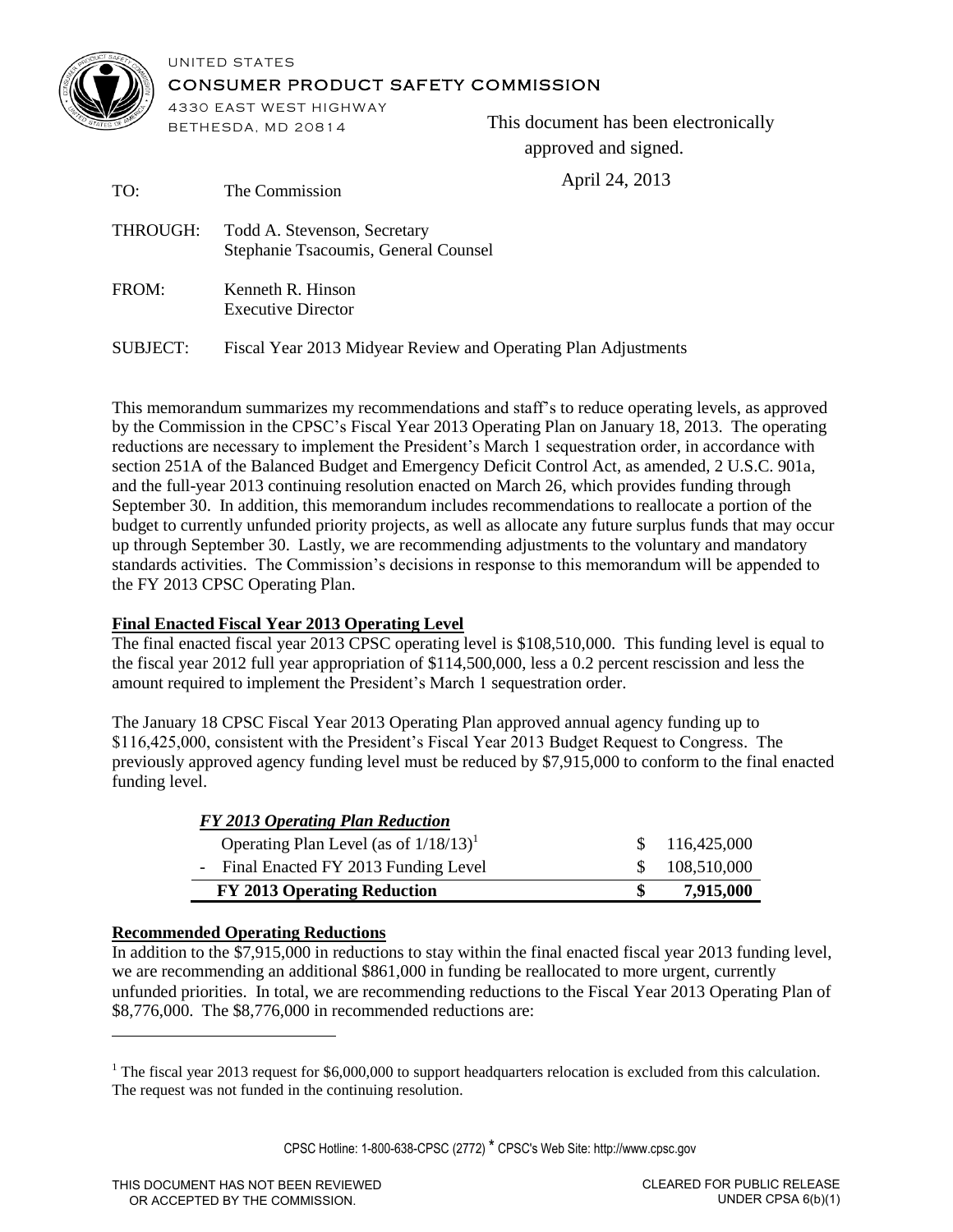| <b>Office</b> | <b>Project</b>                                               | \$000s      |
|---------------|--------------------------------------------------------------|-------------|
| <b>CPSC</b>   | Salary and Expense                                           | $-5,500$    |
| <b>CPSC</b>   | <b>Across the Board Operating Reductions</b><br>2.           | $-616$      |
| <b>EXIT</b>   | IT Projects from FY 2013 Budget Request<br>3.                | $-1,160$    |
| <b>EXHR</b>   | 4. Hazard Identification Analysis Support                    | $-400$      |
| <b>OCM</b>    | Pool and Spa Safety Information and Education Campaign<br>5. | $-400$      |
| <b>EXHR</b>   | Nanotechnology Initiative Interagency Support<br>6.          | $-500$      |
| <b>EXC</b>    | <b>Compliance State Enforcement Programs</b>                 | $-200$      |
|               | <b>Total Recommended Reductions</b>                          | $-$ \$8,776 |

## **Table 1. Recommended Reductions to the FY 2013 Operating Plan (in \$000s)**

## *Explanations for the \$8,776,000 proposed reductions:*

- 1. **Salary and Expense (-\$5,500K):** The Commission established a full-time equivalent (FTE) personnel ceiling of 562 in the FY 2013 Operating Plan. The Commission has been operating below that FTE ceiling for the first half of the fiscal year, resulting in a modest salary surplus. We recommend that the FTE ceiling be adjusted to 528 FTE for the remainder of the fiscal year. This FTE level is consistent with available appropriations to fund salary costs; there are insufficient appropriations to support a 562 FTE ceiling in light of the sequestration order. I do not plan to revise the FTE allocations by each organization at this time. Instead, vacancies will continue to be filled up to the proposed 528 FTE ceiling, based on critical need, approved through the Executive Director and consistent with Operating Plan priorities. A revised FTE allocation by organization will be proposed as part of the Fiscal Year 2014 Operating Plan recommendation to the Commission.
- 2. **Across the Board Operating Reductions (-\$616K):** We recommend that office allowances for travel, training, supplies, and other general operating expenses be reduced modestly consistent with available funding.
- 3. **IT Projects from FY 2013 Budget Request (-\$1,160K):** The FY 2013 Budget Request to Congress proposed new Information Technology projects. The full year continuing resolution did not provide sufficient funds to initiate the requested new IT projects that included Federal Information Security Management Act (FISMA) Continuity of Operations Planning, addition of model number to CPSC.gov database, and e-Records Management requirements set by the National Archives and Records Administration. We recommend that these projects be deferred until end of year, if funds become available, or to a future budget year when Congress makes available the necessary appropriations.
- 4. **Hazard Identification Analysis Support (-\$400K):** We recommend that project support funding (*e.g*., contract funding) for Bed Clothes, SRM Cigarette, Carbon Monoxide Alarms, and Spray Polyurethane Foam studies be deferred until additional surplus funds are available, or until a future budget year when Congress makes the necessary appropriations available. While important, these projects are lower in priority and/or maturity, relative to other ongoing work.
- 5. **Pool and Spa Safety Information and Education Campaign (-\$400K):** The Operating Plan provided \$1M for the annual Pool and Spa Safety Act Information and Education (PSSA I&E) Campaign, often referred to as the "Pool Safely Campaign." The intent of the campaign is to increase pool safety awareness to prevent accidental drowning. We recommend that the PSSA I&E project be reduced by \$400K. The remaining \$600K is sufficient to conduct a moderately scaled program through the same contract vehicle used last year.
- 6. **Nanotechnology Initiative Interagency Support (-\$500K):** The Commission had budgeted \$2 million to support the \$1.8 billion nanotechnology interagency research and development (R&D) initiative. We recommend curtailing agency support by \$500K, resulting in a new CPSC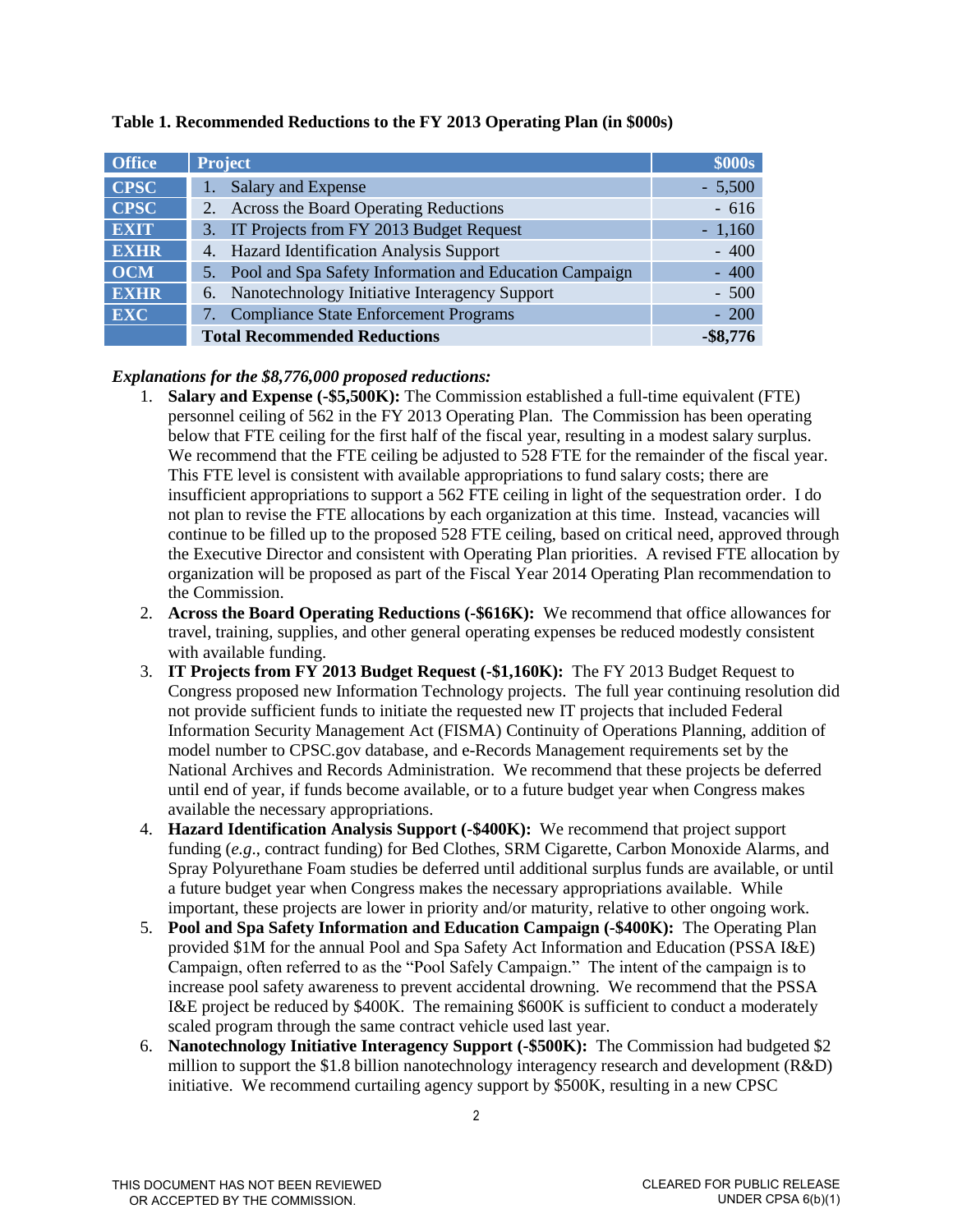contribution to the nanotechnology initiative of \$1.5 million. The White House Office of Science and Technology Policy (OSTP) has identified R&D investments as a top priority that should be funded to the extent possible. Our recommendation includes consideration of the OSTP direction.

7. **Compliance State Enforcement Programs (-\$200K):** We recommend that funds set aside for the states to assist All-Terrain Vehicle and VGB pool and spa enforcement work be deferred this year. There is insufficient time remaining in this fiscal year to execute the work. Contracts with state and local partners provide for investigation support to monitor and assess compliance with applicable product safety laws. The high priority compliance support provided by states can be conducted by CPSC personnel in many instances.

## **Recommended Operating Reallocations**

We recommend that \$861,000 be reallocated to projects currently unfunded in the Fiscal Year 2013 Operating Plan. These are projects that are congressionally directed or that are of sufficiently high priority to necessitate the reallocation of funds from previously approved projects. The recommended projects to receive reallocated funds are:

# **Table 2. Recommended Reallocations to the FY 2013 Operating Plan (in \$000s)**

| <b>Office</b> | <b>Project</b>                                                      | \$000s    |
|---------------|---------------------------------------------------------------------|-----------|
| <b>EXHR</b>   | 1. Virginia Graeme Baker Pool and Spa Safety Act Grant Program      | $+500$    |
| <b>EXHR</b>   | 2. Portable Generator Test Methodology & Market Data                | $+213$    |
| <b>EXIS</b>   | 3. Participating Government Agency Message Set (supports 1110 rule) | $+ 56$    |
| <b>EXRM</b>   | 4. Web Time and Attendance Upgrade                                  | $+92$     |
|               | <b>Total Recommended Reallocations</b>                              | $+$ \$861 |

# *Explanations of the \$861,000 proposed reallocations:*

- 1. **Virginia Graeme Baker Pool and Spa Safety Act Grant Program (+\$500K):** The final enacted fiscal year 2013 appropriation specified \$500K for the VGB Grant Program, with funding available for two years. This is consistent with the final fiscal year 2012 appropriation. Congress has not yet resolved the grant eligibility issue; accordingly, it is unclear whether these funds can be executed. However, in accordance with the enacted appropriation, the Commission must allocate the specified funds to the VGB Grant Program. VGB grant funding was not programmed in the fiscal year 2013 Operating Plan or Budget Request, thereby necessitating a reallocation of funds to be consistent with the appropriation.
- 2. **Portable Generator Test Methodology and Market Data (+\$213K):** The Commission has proposed issuing a notice of proposed rulemaking for portable generators in fiscal year 2014. Moving the generator rulemaking project forward on the envisioned timeframe requires the development of the test methodology and the acquisition of portable generator market data on imported units that is needed to develop the preliminary cost benefit analysis. This work is currently unfunded.
- *3.* **Participating Government Agency (PGA) Message Set (+\$56K)**: This project proposes to gather requirements and conduct analysis to determine how to incorporate Customs and Border Protection (CBP) PGA messaging, as well as design specifications for the hardware and software. This augments the current Import Surveillance Risk Assessment Methodology system and is consistent with interagency initiatives across the U.S. government in support of the International Trade Data System (ITDS). In addition, if the Commission takes action on the proposed 1110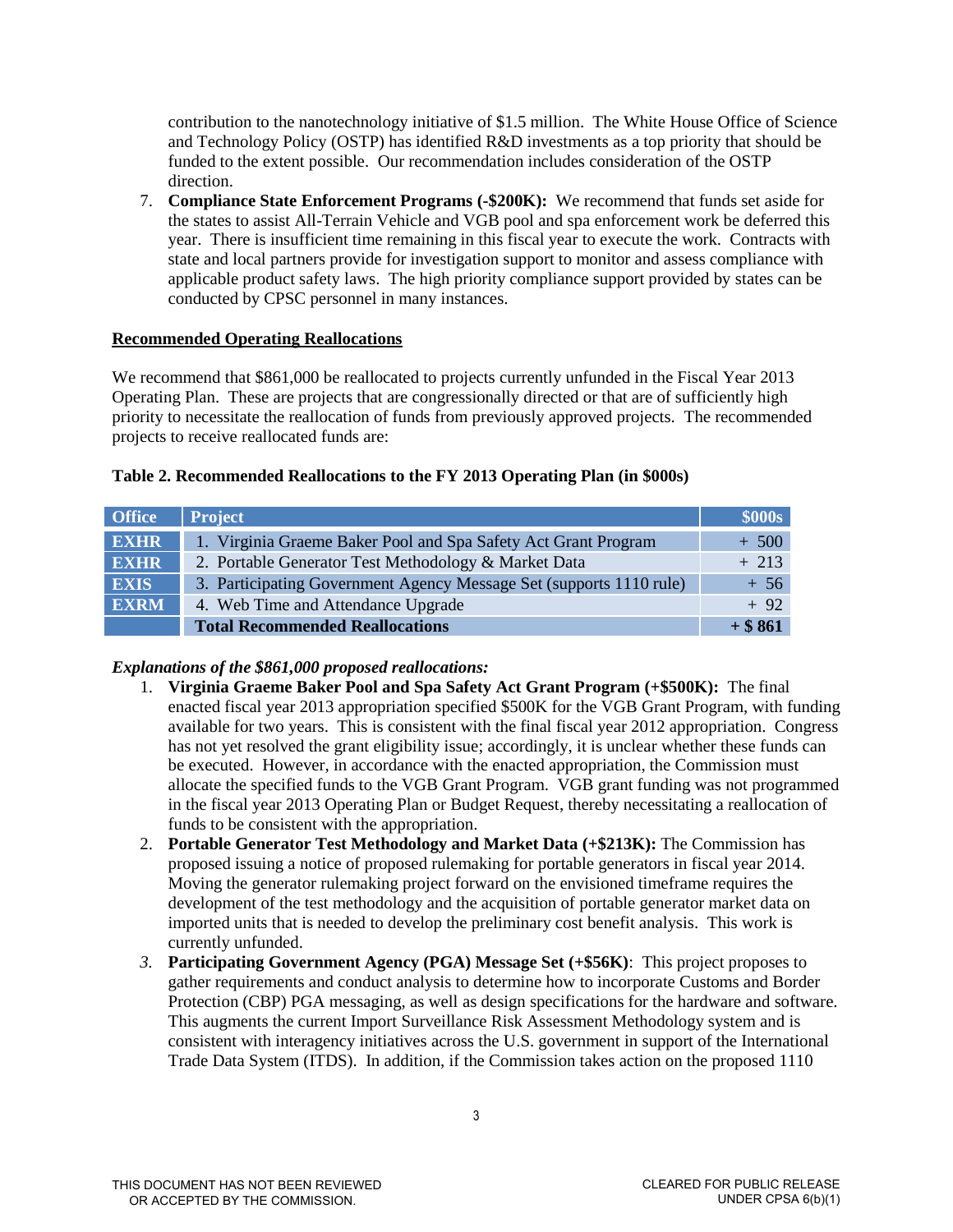rule, this project would support the agency's need to transfer and manipulate risk data on CPSC's systems.

4. **Web Time and Attendance Upgrade (+\$92K):** The CPSC leverages the Department of Interior's (DOI) "QuickTime" Web application to administer time and attendance to support payroll processing. DOI has notified all of its customers that they are upgrading to a new time and attendance system and that the QuickTime system is being discontinued. The time and attendance system is required to transmit payroll data to DOI, which also processes the agency's biweekly payroll for all agency personnel. We recommend transitioning to DOI's upgraded web time and attendance solution to ensure continuity of payroll processing.

#### **Potential Future Surpluses and Proposed Allocation**

Given the uncertainty of staffing levels, final contract pricing, and other operating unknowns, it is possible that modest surpluses might materialize prior to September 30. We have identified \$2,664,000 that could be executed prior to year-end to ensure that the Commission fully executes the budget Congress has appropriated. If approved by the Commission, the agency would fund the items in the priority order listed, subject to available funding and contracting feasibility. Items that do not receive funding in fiscal year 2013 could be revisited in a future fiscal year.

| <b>Office</b> | <b>Project</b>                                                      | <b>\$000s</b> |
|---------------|---------------------------------------------------------------------|---------------|
| <b>EXIS</b>   | <b>ITDS</b> Rules Evaluation and Refinement<br>1.                   | $+ 140$       |
| <b>EXHR</b>   | <b>Spray Polyurethane Foam Studies</b><br>2.                        | $+43$         |
| <b>EXHR</b>   | 3G Smoke Alarm Testing<br>3.                                        | $+ 100$       |
| <b>EXHR</b>   | Federal Interagency Forum on Aging-Related Statistics<br>4.         | $+10$         |
| <b>EXHR</b>   | <b>Age Determination Status Report</b><br>5.                        | $+ 31$        |
| <b>EXFS</b>   | <b>Sample Storage Racks</b><br>6.                                   | $+23$         |
| <b>EXHR</b>   | 7.<br>Oxygen Analyzer                                               | $+20$         |
| <b>EXHR</b>   | <b>Hydrocarbon Analyzer</b><br>8.                                   | $+20$         |
| <b>EXHR</b>   | Large-Scale Tower Cyclic Tester Motor & System Programming<br>9.    | $+ 190$       |
| <b>EXHR</b>   | 10. Photometer System for ATV & Bicycle Reflector Testing           | $+25$         |
| <b>EXHR</b>   | 11. Anthropometric Test Dummies Repairs, Replacements, and Fill-Ins | $+96$         |
| <b>EXHR</b>   | 12. AM50 Hybrid III Instrumented Adult Test Dummy                   | $+40$         |
| <b>EXHR</b>   | 13. Fastener Hardware Management System                             | $+10$         |
| <b>EXIT</b>   | 14. E-Records Management (requirements)                             | $+30$         |
| <b>EXIT</b>   | 15. Property Management and Asset Tracking Analysis                 | $+30$         |
| <b>EXIS</b>   | 16. Automated Hold Requests (Web services)                          | $+259$        |
| <b>EXIS</b>   | 17. ITDS RAM Interface to Data Repository (message bus)             | $+ 144$       |
| <b>EXRM</b>   | 18. Talent Management System (requirements)                         | $+ 73$        |
| <b>EXHR</b>   | 19. Burden Reduction Equivalent Standards                           | $+300$        |
| <b>EXIT</b>   | 20. E-Records Management Development                                | $+330$        |
| <b>EXIT</b>   | 21. FISMA COOP Development                                          | $+400$        |
| <b>EXIT</b>   | 22. Addition of Model #                                             | $+350$        |
|               | <b>Total Recommended Allocation of Future Surpluses</b>             | $+ $2,664$    |

#### **Table 3. Staff-Recommended Allocations of Future Surpluses (if any)**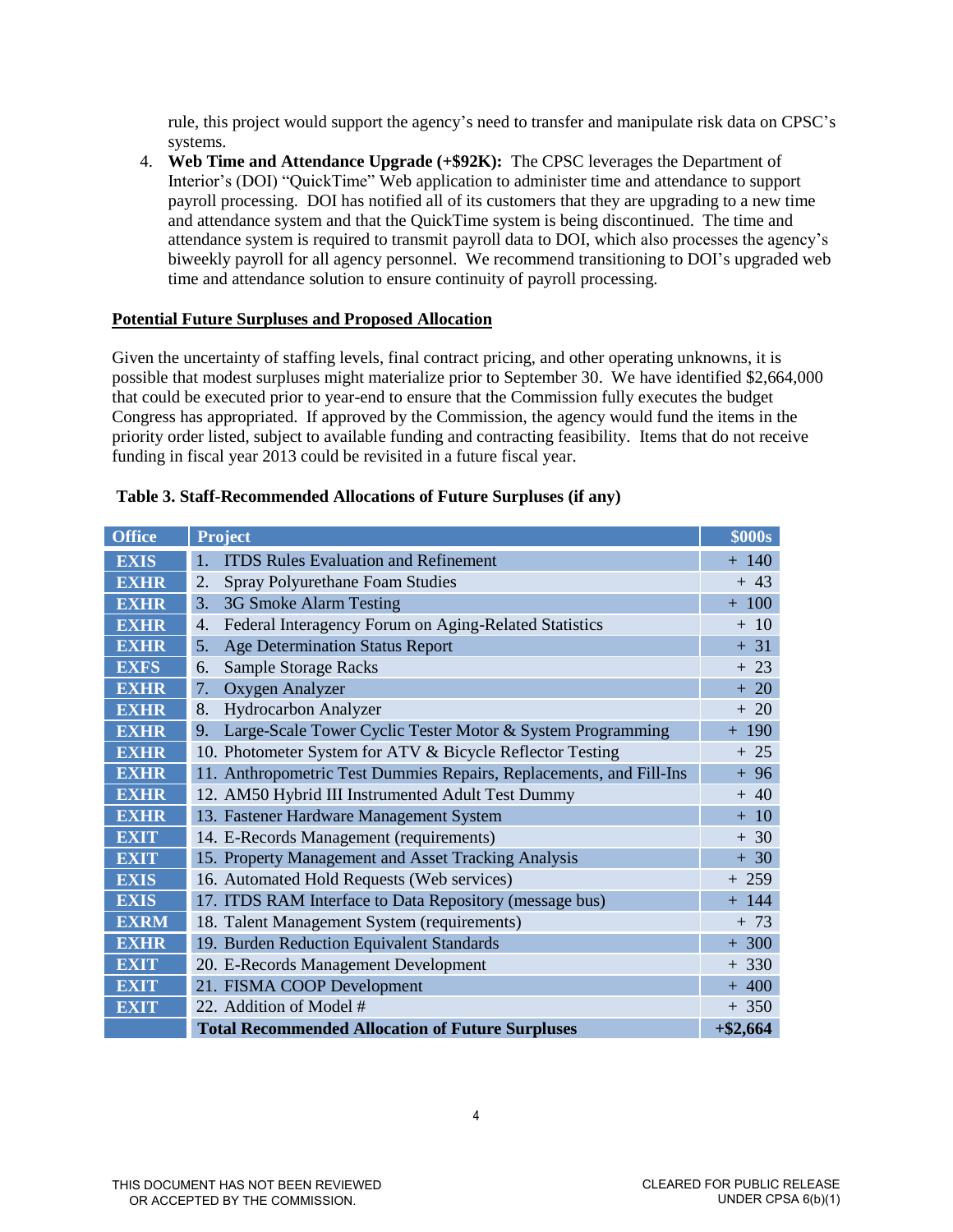## *Explanations of the \$2,664,000 in proposed allocations of future surpluses:*

- 1. **ITDS RAM Rules Evaluation and Refinement (+\$140K)**: Analyze the current effectiveness of the targeting rules, improve targeting criteria, and analyze the expected effectiveness of proposed risk rules for entry line data. Improved ability to identify and target entry lines for products that are potentially in violation of critical safety standards, as well as to support the unimpeded flow of safe commerce.
- 2. **Spray Polyurethane Foam Studies (+\$43K)**: This increment restores \$43K in funding reduced in EXHR as part of the table 1 downward budget adjustment. The first phase of this project was funded in 2011. Additional funding is needed to complete laboratory analysis of spray foam samples and determine potential exposure to consumers.
- 3. **3G Smoke Alarm Testing (+\$100K)**: This project will identify new types of sensors that can overcome the inherent limitations of the existing sensors, while improving the reliability and utility of residential smoke alarms. The envisioned outcome of this project is to demonstrate technology that can be commercialized by manufacturers and incorporated into national codes and standards.
- 4. **Federal Interagency Forum on Aging-Related Statistics (+\$10K)**: Participation in the Federal Interagency Forum on Aging-Related Statistics would improve CPSC partnerships with other federal agencies in the collection and sharing of injury data. This data is procured through an interagency agreement and funding for these agreements must occur by July, rather than at the end of the year. This project is prioritized to account for the interagency agreement timing.
- 5. **Age Determination Status Report (+\$31K)**: The Division of Human Factors completes over 1,000 age determinations per fiscal year. Each delivery of products needing age determinations could have from one to more than 100 samples; however, staff learns about the requests the same day or the day before they are delivered. There are also no automatic reporting tools to assess completion status or to anticipate the number of incoming age determinations. This has made it difficult to assign and plan work. This project would create a Status Update Page that provides information about all age determination samples on one list and also generates automatic status update e-mails containing completion status and anticipated delivery information for all incoming age determination samples. This will provide advance notice of incoming samples and improve the agency's ability to plan and assign work.
- 6. **Sample Storage Racks (+\$23K):** The Sample Storage Facility (SSF) warehouse does not have a space-efficient way to store all-terrain vehicles and recreational off-highway vehicles. These samples take up significant floor space. The storage racks would enable the samples to be stacked vertically, saving floor space. The warehouse is near capacity, and space efficiency improvements are a priority.
- 7. **Oxygen Analyzer (+\$20K)**: The oxygen analyzer is the most critical measurement in the oxygen consumption calorimetry system. In CPSC's current system, the oxygen analyzer is the slowest system component. This funding would be used to procure an oxygen analyzer with a faster response time that would improve the speed and safety of the heat release measurement.
- 8. **Hydrocarbon Analyzer (+\$20K)**: The oxygen consumption calorimetry system relies primarily on the measurement of the oxygen concentration to determine the heat release rate from a fire. Adding capability to the calorimeter to measure unburned hydrocarbons increases the accuracy of measurement and important factors about the fire itself. The hydrocarbon analyzer would make this measurement.
- 9. **Large-Scale Tower Cyclic Tester Motor & System Programming (+\$190K)**: This equipment will allow completion of the large-scale cyclic testing center that will be needed to support new dynamic testing requirements being developed for durable children's nursery products, such as strollers, play yards, and cribs, as well as larger-size products, such as bunk beds, trampolines, and playground equipment.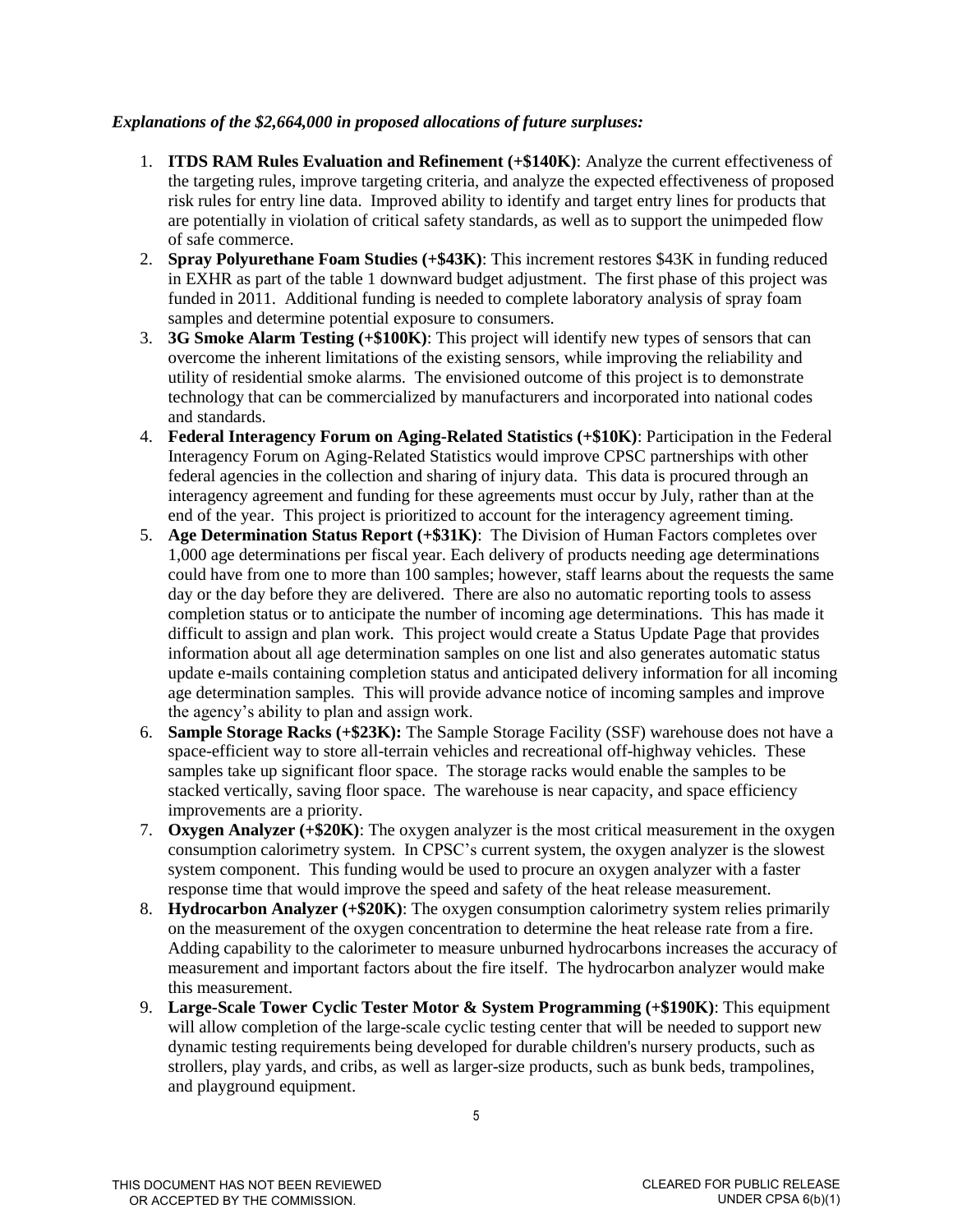- 10. **Photometer System for ATV & Bicycle Reflector Testing (+\$25K)**: The existing equipment for measuring reflector performance for bicycles and ATVs does not meet current measurement standards and methods. A new photometer system is necessary to conduct accurate measurements.
- 11. **Anthropometric Test Dummies Repairs, Replacements, and Fill-Ins (+\$96K)**: The CRABI dummies will be useful in testing restraint systems and will have head triaxial acceleration sensors. The new CRABI dummies will address the need to have test dummies with instrumented heads to be used when testing and re-creating impact incidents that result from falls, tip-overs, and unexpected exits from durable products, such as highchairs, swings, and table top seats.
- 12. **AM50 Hybrid III Instrumented Adult Test Dummy (+\$40K)**: This project will be used for the occupant restraint and protection standards development efforts for ROVs. The Hybrid III instrumented test units are used extensively in the automotive industry to assess occupant injury potential and the effectiveness of occupant protection systems that may be used in a vehicle.
- 13. **Fastener Hardware Management System (+\$10K)**: The National Product Testing and Evaluation Center (NPTEC) is responsible for testing a multitude of products. Consequently, there is a need for a large range of fasteners and related hardware to set up and conduct testing. Currently, there are not enough fasteners, making set-up time consuming. The NPTEC needs to replenish its supply of fasteners.
- 14. **E-Records Management (requirements only) (+\$30K):** To develop an electronic document and records management system that complies with National Archives and Records Administration (NARA) requirements and assists with Electronic Discovery requirements. The scale of this project is limited to defining the requirements for a final solution.
- 15. **Property Management and Asset Tracking Analysis (+\$30K):** To develop an agency-wide Property Management and Asset Tracking System that addresses the needs of the property management and sample tracking processes and can better forecast capital replacement costs. The existing property management system lacks this capability.
- 16. **Automated Hold Requests (+\$259K)**: Add a Web services capability to the Import Surveillance RAM system that enables automated interaction with the CBP/ITDS systems. This would increase staff efficiency through rapid automation of workflow and interactions concerning targeting entry lines.
- 17. **ITDS RAM Interface to Data Repository (+\$144K)**: Technical approach for ITDS/RAM to transfer data for tracking and managing samples initiated at import to the Data Repository to be passed to the appropriate system (IFS or Case Management). This would increase staff efficiency through reduced data entry and increased data accuracy.
- 18. **Talent Management System (requirements only) (+\$73K):** To analyze and formulate requirements for the potential implementation of the Department of Interior's (DOI's) performance appraisal module. The module, if implemented, would be part of the existing Talent Management System (TMS), a DOI module that CPSC already leverages, and the module would seamlessly integrate performance appraisal records electronically with the electronic Official Personnel Folders and the personnel database where personnel actions are executed. This project is limited to defining implementation requirements. Implementation funds would follow in a future fiscal year if the agency decided to proceed with the module.
- 19. **Burden Reduction Equivalent Standards (+\$300K):** Activities focused on implementing the requirements of Public Law 112-28. This request would contract for a study of equivalent safety standards that could be used internationally to reduce testing costs.
- 20. **E-Records Management (+\$330K):** This funding would implement the requirements, once defined, from item #15 above.
- 21. **FISMA COOP Development (+\$400K):** To develop an agency-wide disaster recovery contingency plan that outlines how the agency could continue to perform essential functions during an emergency situation.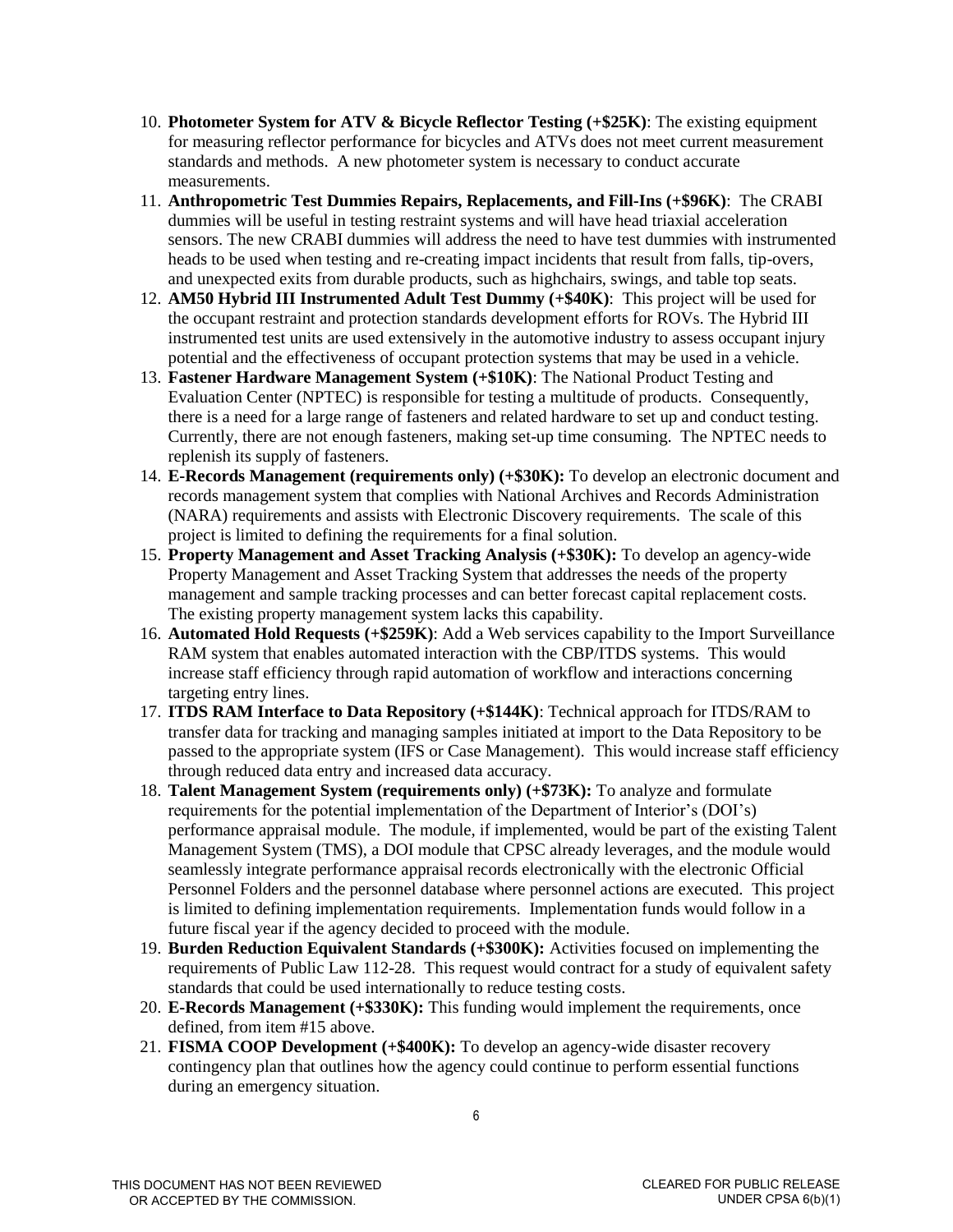22. **Addition of Model Number (+\$350K):** To provide improved electronic access to CPSC's recall information, as requested by the public. This recall information would be expanded to include a recalled product's model number, if available, so that retailers can remove more quickly recalled products from their shelves and websites.

## **Updates to Fiscal Year 2013 Voluntary Standards**

We are recommending that four products be added to the list of products for which staff carries out associated voluntary standards activities. These products are:

- 1. laundry and dishwasher packets (liquid)
- 2. microwave ovens
- 3. torch fuels (containers)
- 4. trampoline courts

Voluntary standards activity for microwave ovens and trampoline courts has been, or currently is being initiated by the Standard Developing Organizations (SDO). At the request of the Commission or Commission staff, voluntary standards activity for torch fuel containers and liquid laundry and dishwasher packets is under consideration by the SDO. Staff anticipates providing support for monitoring the voluntary standards activities for these products during the remainder of fiscal year 2013.

We also recommend removing pressure cookers from the list of supported voluntary standards activity for fiscal year 2013. Currently, there is no activity associated with pressure cookers, and none is anticipated this year.

A revised Voluntary Standards Summary table for fiscal year 2013, incorporating these changes, is attached.

#### **Updates to Fiscal Year 2013 Mandatory Standards**

We are recommending that Voluntary Standards Rule Updates be added for rule review as part of the Mandatory Standards Summary Table. This activity is responsive to a recommendation from the Government Accountability Office (GAO) report, *A More Active Role in Voluntary Standards Development Should Be Considered*. That report recommended that CPSC take a more active role in the voluntary standards development process, including voting on standards or holding leadership positions on voluntary standards committees. CPSC staff will prepare a briefing package with a draft notice of proposed rulemaking to amend the rules and directives that address staff participation in the voluntary standards process.

A revised Mandatory Standards Summary Table for fiscal year 2013, incorporating these changes, is attached.

#### **For Additional Information**

If you have any questions on these staff recommendations or the performance goal summary, please contact me directly or Jay Hoffman.

Attachments: Voluntary Standards Summary Mandatory Standards Summary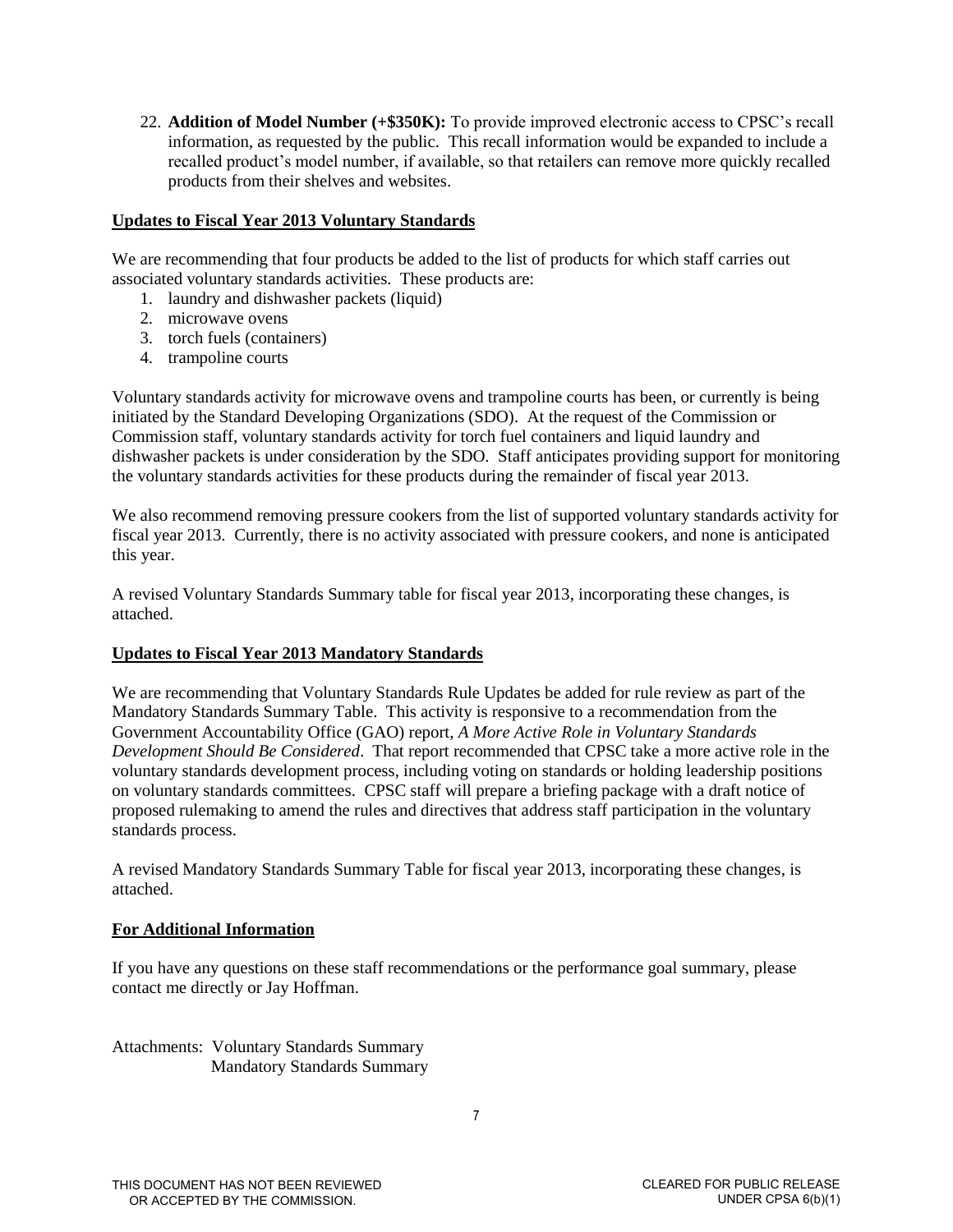# **Attachment: Voluntary Standards Summary (amends FY 2013 Operating Plan)**

A consumer product voluntary standard is a prescribed set of rules, conditions, or requirements concerning definitions of product-related terms; classification of components; specification of materials, performance, or operations; delineation of procedures; or measurement of quantity and quality in describing products, materials, systems, services, or practices relating to the safety of consumer products used in and around the home, outdoors, and in schools.

The CPSC's statutory authority requires the agency to rely on voluntary standards rather than promulgate mandatory standards if compliance with a voluntary standard would eliminate or adequately reduce the risk of injury identified and it is likely there will be substantial compliance with the voluntary standard. CPSC staff works with organizations that coordinate the development of voluntary standards.

Each voluntary standards activity is an ongoing process that may involve multiple revisions to a standard within 1 year or over multiple years, and those revisions may continue in subsequent years, depending upon the activities of the voluntary standards committees and the priorities of the Commission.

CPSC staff plans to provide support<sup>2</sup> for, or monitor, voluntary standards work for the products below:

| #  | <b>2013 OP Plan</b>                                        |
|----|------------------------------------------------------------|
| 1  | Air Cleaners (ozone-generating)                            |
| 2  | Amusement Rides (portable)                                 |
| 3  | <b>Architectural Glazing</b>                               |
| 4  | <b>Baby Monitors</b>                                       |
| 5  | Bassinets/Cradles                                          |
| 6  | Bath Seats (infant)                                        |
| 7  | Batteries (e.g., lithium, electronic devices, toy, button) |
| 8  | Bed Rails (children's, adult)                              |
| 9  | Beds (bunk)                                                |
| 10 | Beds (toddler)                                             |
| 11 | <b>Bedside Sleepers</b>                                    |
| 12 | <b>Bicycles</b>                                            |
| 13 | <b>Booster Seats</b>                                       |
| 14 | <b>Building Materials and Furnishings</b>                  |
| 15 | Candles                                                    |
| 16 | Chairs (high)                                              |
| 17 | Chairs (youth)                                             |
| 18 | <b>Changing Tables</b>                                     |
| 19 | <b>Child-Resistant Packaging</b>                           |
| 20 | Children's Metal Jewelry                                   |
| 21 | clothes dryers                                             |

 $2^2$  Support may include, among other things, providing injury data and hazard analyses, encouraging the development of a voluntary safety standard, identifying specific risks of injury, performing research, developing health science data, performing laboratory technical assistance, and/or taking other actions that the Commission, in a particular situation, determines may be appropriate. A listing of these activities can be found at 16 CFR § 1031.7.

l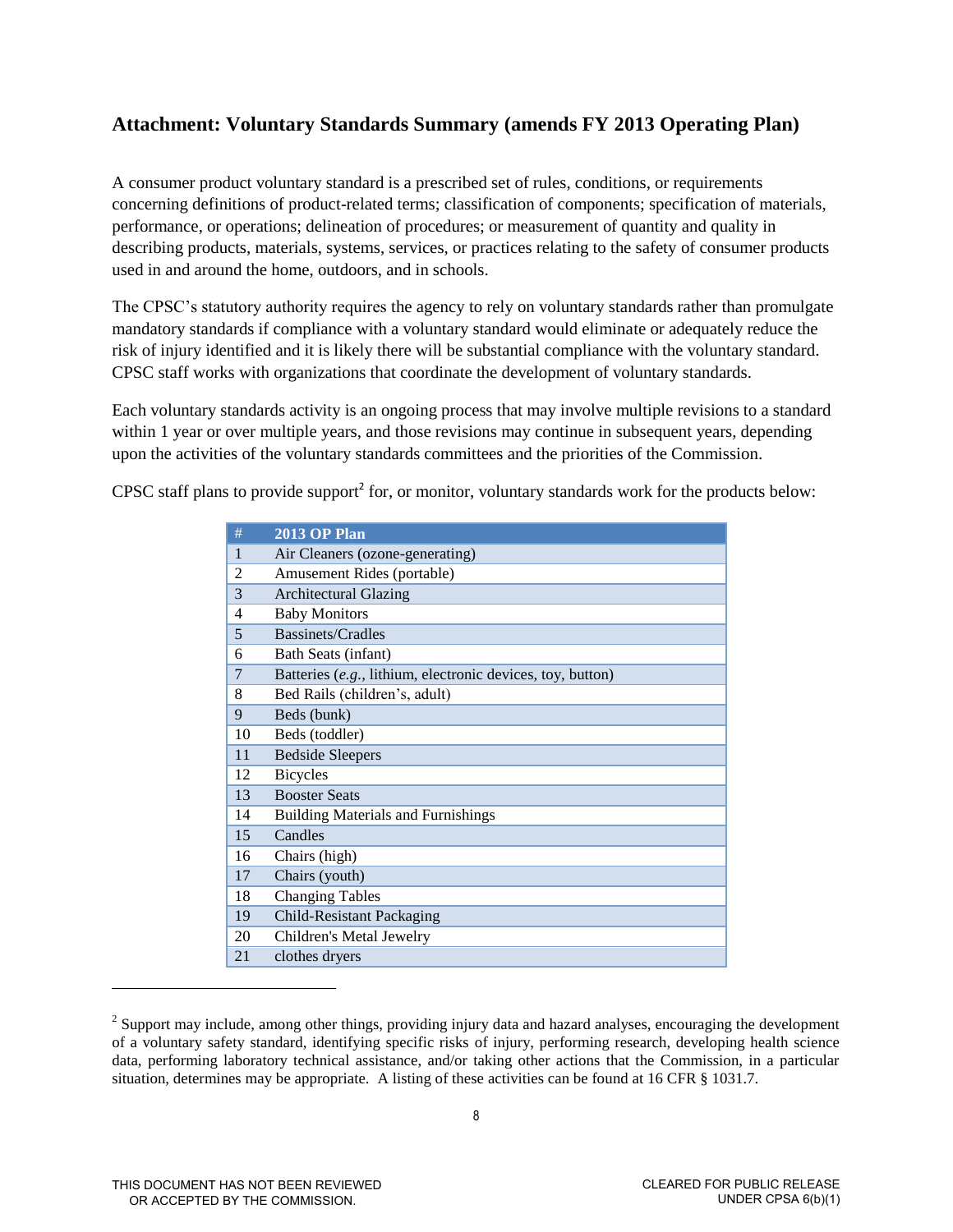| 22<br>CO Alarms<br>23<br>Cooktops<br>Cribs (commercial)<br>24<br>Cribs (full-size)<br>25<br>Cribs (non-full-size/play yards)<br>26<br>Drywall<br>27<br>Fireworks<br>28<br>29<br>Fuel Tanks (leakage)<br>Furnaces<br>30<br>31<br>Garage Doors/Gate Operators<br>Gasoline Containers (child-resistant closures, flame arrestors)<br>32<br><b>Glass Front Gas Fireplaces</b><br>33<br>Headgear (recreational)<br>34<br>35<br>Heaters<br><b>Infant Bedding/Accessories</b><br>36<br>37<br><b>Infant Bouncers</b><br>Infant Carriers (frame)<br>38<br>39<br><b>Infant Carriers (handheld)</b><br>40<br>Infant Carriers (soft)<br>41<br><b>Infant Gates</b><br>42<br>Infant Inclined Sleep Products (was known as infant hammocks)<br>43<br><b>Infant Slings</b><br>44<br><b>Infant Swings</b><br><b>Infant Tubs</b><br>45<br><b>Infant Walkers</b><br>46<br>47<br><b>Inflatable Play Devices</b><br>48<br>Ladders<br>Laundry and Dishwasher Packets (liquid)<br>49<br>Lighters, Cigarette<br>50<br>Mattresses, Inflatable Air<br>51<br>52<br>Microwave Ovens<br>53<br><b>Mowers</b><br>54<br>Nanotechnology<br>55<br>National Electrical Code<br>56<br>Off-Highway Vehicles, Recreational<br>57<br>Phthalates<br>Playground Equipment (children under 2 yrs)<br>58<br>59<br>Playground Equipment (home)<br>60<br>Playground Equipment (public)<br>61<br><b>Portable Generators</b><br>62<br>Power Equipment<br>63<br>Ranges (tip over)<br><b>Smoke Alarms</b><br>64<br>65<br><b>Soccer Goals</b><br>66<br><b>Stationary Activity Centers</b><br><b>Strollers</b><br>67<br>68<br>Swimming Pools/Spas<br>Torch Fuels (containers)<br>69 | $\#$ | <b>2013 OP Plan</b> |
|----------------------------------------------------------------------------------------------------------------------------------------------------------------------------------------------------------------------------------------------------------------------------------------------------------------------------------------------------------------------------------------------------------------------------------------------------------------------------------------------------------------------------------------------------------------------------------------------------------------------------------------------------------------------------------------------------------------------------------------------------------------------------------------------------------------------------------------------------------------------------------------------------------------------------------------------------------------------------------------------------------------------------------------------------------------------------------------------------------------------------------------------------------------------------------------------------------------------------------------------------------------------------------------------------------------------------------------------------------------------------------------------------------------------------------------------------------------------------------------------------------------------------------------------------------------------------------------------------------------------------------|------|---------------------|
|                                                                                                                                                                                                                                                                                                                                                                                                                                                                                                                                                                                                                                                                                                                                                                                                                                                                                                                                                                                                                                                                                                                                                                                                                                                                                                                                                                                                                                                                                                                                                                                                                                  |      |                     |
|                                                                                                                                                                                                                                                                                                                                                                                                                                                                                                                                                                                                                                                                                                                                                                                                                                                                                                                                                                                                                                                                                                                                                                                                                                                                                                                                                                                                                                                                                                                                                                                                                                  |      |                     |
|                                                                                                                                                                                                                                                                                                                                                                                                                                                                                                                                                                                                                                                                                                                                                                                                                                                                                                                                                                                                                                                                                                                                                                                                                                                                                                                                                                                                                                                                                                                                                                                                                                  |      |                     |
|                                                                                                                                                                                                                                                                                                                                                                                                                                                                                                                                                                                                                                                                                                                                                                                                                                                                                                                                                                                                                                                                                                                                                                                                                                                                                                                                                                                                                                                                                                                                                                                                                                  |      |                     |
|                                                                                                                                                                                                                                                                                                                                                                                                                                                                                                                                                                                                                                                                                                                                                                                                                                                                                                                                                                                                                                                                                                                                                                                                                                                                                                                                                                                                                                                                                                                                                                                                                                  |      |                     |
|                                                                                                                                                                                                                                                                                                                                                                                                                                                                                                                                                                                                                                                                                                                                                                                                                                                                                                                                                                                                                                                                                                                                                                                                                                                                                                                                                                                                                                                                                                                                                                                                                                  |      |                     |
|                                                                                                                                                                                                                                                                                                                                                                                                                                                                                                                                                                                                                                                                                                                                                                                                                                                                                                                                                                                                                                                                                                                                                                                                                                                                                                                                                                                                                                                                                                                                                                                                                                  |      |                     |
|                                                                                                                                                                                                                                                                                                                                                                                                                                                                                                                                                                                                                                                                                                                                                                                                                                                                                                                                                                                                                                                                                                                                                                                                                                                                                                                                                                                                                                                                                                                                                                                                                                  |      |                     |
|                                                                                                                                                                                                                                                                                                                                                                                                                                                                                                                                                                                                                                                                                                                                                                                                                                                                                                                                                                                                                                                                                                                                                                                                                                                                                                                                                                                                                                                                                                                                                                                                                                  |      |                     |
|                                                                                                                                                                                                                                                                                                                                                                                                                                                                                                                                                                                                                                                                                                                                                                                                                                                                                                                                                                                                                                                                                                                                                                                                                                                                                                                                                                                                                                                                                                                                                                                                                                  |      |                     |
|                                                                                                                                                                                                                                                                                                                                                                                                                                                                                                                                                                                                                                                                                                                                                                                                                                                                                                                                                                                                                                                                                                                                                                                                                                                                                                                                                                                                                                                                                                                                                                                                                                  |      |                     |
|                                                                                                                                                                                                                                                                                                                                                                                                                                                                                                                                                                                                                                                                                                                                                                                                                                                                                                                                                                                                                                                                                                                                                                                                                                                                                                                                                                                                                                                                                                                                                                                                                                  |      |                     |
|                                                                                                                                                                                                                                                                                                                                                                                                                                                                                                                                                                                                                                                                                                                                                                                                                                                                                                                                                                                                                                                                                                                                                                                                                                                                                                                                                                                                                                                                                                                                                                                                                                  |      |                     |
|                                                                                                                                                                                                                                                                                                                                                                                                                                                                                                                                                                                                                                                                                                                                                                                                                                                                                                                                                                                                                                                                                                                                                                                                                                                                                                                                                                                                                                                                                                                                                                                                                                  |      |                     |
|                                                                                                                                                                                                                                                                                                                                                                                                                                                                                                                                                                                                                                                                                                                                                                                                                                                                                                                                                                                                                                                                                                                                                                                                                                                                                                                                                                                                                                                                                                                                                                                                                                  |      |                     |
|                                                                                                                                                                                                                                                                                                                                                                                                                                                                                                                                                                                                                                                                                                                                                                                                                                                                                                                                                                                                                                                                                                                                                                                                                                                                                                                                                                                                                                                                                                                                                                                                                                  |      |                     |
|                                                                                                                                                                                                                                                                                                                                                                                                                                                                                                                                                                                                                                                                                                                                                                                                                                                                                                                                                                                                                                                                                                                                                                                                                                                                                                                                                                                                                                                                                                                                                                                                                                  |      |                     |
|                                                                                                                                                                                                                                                                                                                                                                                                                                                                                                                                                                                                                                                                                                                                                                                                                                                                                                                                                                                                                                                                                                                                                                                                                                                                                                                                                                                                                                                                                                                                                                                                                                  |      |                     |
|                                                                                                                                                                                                                                                                                                                                                                                                                                                                                                                                                                                                                                                                                                                                                                                                                                                                                                                                                                                                                                                                                                                                                                                                                                                                                                                                                                                                                                                                                                                                                                                                                                  |      |                     |
|                                                                                                                                                                                                                                                                                                                                                                                                                                                                                                                                                                                                                                                                                                                                                                                                                                                                                                                                                                                                                                                                                                                                                                                                                                                                                                                                                                                                                                                                                                                                                                                                                                  |      |                     |
|                                                                                                                                                                                                                                                                                                                                                                                                                                                                                                                                                                                                                                                                                                                                                                                                                                                                                                                                                                                                                                                                                                                                                                                                                                                                                                                                                                                                                                                                                                                                                                                                                                  |      |                     |
|                                                                                                                                                                                                                                                                                                                                                                                                                                                                                                                                                                                                                                                                                                                                                                                                                                                                                                                                                                                                                                                                                                                                                                                                                                                                                                                                                                                                                                                                                                                                                                                                                                  |      |                     |
|                                                                                                                                                                                                                                                                                                                                                                                                                                                                                                                                                                                                                                                                                                                                                                                                                                                                                                                                                                                                                                                                                                                                                                                                                                                                                                                                                                                                                                                                                                                                                                                                                                  |      |                     |
|                                                                                                                                                                                                                                                                                                                                                                                                                                                                                                                                                                                                                                                                                                                                                                                                                                                                                                                                                                                                                                                                                                                                                                                                                                                                                                                                                                                                                                                                                                                                                                                                                                  |      |                     |
|                                                                                                                                                                                                                                                                                                                                                                                                                                                                                                                                                                                                                                                                                                                                                                                                                                                                                                                                                                                                                                                                                                                                                                                                                                                                                                                                                                                                                                                                                                                                                                                                                                  |      |                     |
|                                                                                                                                                                                                                                                                                                                                                                                                                                                                                                                                                                                                                                                                                                                                                                                                                                                                                                                                                                                                                                                                                                                                                                                                                                                                                                                                                                                                                                                                                                                                                                                                                                  |      |                     |
|                                                                                                                                                                                                                                                                                                                                                                                                                                                                                                                                                                                                                                                                                                                                                                                                                                                                                                                                                                                                                                                                                                                                                                                                                                                                                                                                                                                                                                                                                                                                                                                                                                  |      |                     |
|                                                                                                                                                                                                                                                                                                                                                                                                                                                                                                                                                                                                                                                                                                                                                                                                                                                                                                                                                                                                                                                                                                                                                                                                                                                                                                                                                                                                                                                                                                                                                                                                                                  |      |                     |
|                                                                                                                                                                                                                                                                                                                                                                                                                                                                                                                                                                                                                                                                                                                                                                                                                                                                                                                                                                                                                                                                                                                                                                                                                                                                                                                                                                                                                                                                                                                                                                                                                                  |      |                     |
|                                                                                                                                                                                                                                                                                                                                                                                                                                                                                                                                                                                                                                                                                                                                                                                                                                                                                                                                                                                                                                                                                                                                                                                                                                                                                                                                                                                                                                                                                                                                                                                                                                  |      |                     |
|                                                                                                                                                                                                                                                                                                                                                                                                                                                                                                                                                                                                                                                                                                                                                                                                                                                                                                                                                                                                                                                                                                                                                                                                                                                                                                                                                                                                                                                                                                                                                                                                                                  |      |                     |
|                                                                                                                                                                                                                                                                                                                                                                                                                                                                                                                                                                                                                                                                                                                                                                                                                                                                                                                                                                                                                                                                                                                                                                                                                                                                                                                                                                                                                                                                                                                                                                                                                                  |      |                     |
|                                                                                                                                                                                                                                                                                                                                                                                                                                                                                                                                                                                                                                                                                                                                                                                                                                                                                                                                                                                                                                                                                                                                                                                                                                                                                                                                                                                                                                                                                                                                                                                                                                  |      |                     |
|                                                                                                                                                                                                                                                                                                                                                                                                                                                                                                                                                                                                                                                                                                                                                                                                                                                                                                                                                                                                                                                                                                                                                                                                                                                                                                                                                                                                                                                                                                                                                                                                                                  |      |                     |
|                                                                                                                                                                                                                                                                                                                                                                                                                                                                                                                                                                                                                                                                                                                                                                                                                                                                                                                                                                                                                                                                                                                                                                                                                                                                                                                                                                                                                                                                                                                                                                                                                                  |      |                     |
|                                                                                                                                                                                                                                                                                                                                                                                                                                                                                                                                                                                                                                                                                                                                                                                                                                                                                                                                                                                                                                                                                                                                                                                                                                                                                                                                                                                                                                                                                                                                                                                                                                  |      |                     |
|                                                                                                                                                                                                                                                                                                                                                                                                                                                                                                                                                                                                                                                                                                                                                                                                                                                                                                                                                                                                                                                                                                                                                                                                                                                                                                                                                                                                                                                                                                                                                                                                                                  |      |                     |
|                                                                                                                                                                                                                                                                                                                                                                                                                                                                                                                                                                                                                                                                                                                                                                                                                                                                                                                                                                                                                                                                                                                                                                                                                                                                                                                                                                                                                                                                                                                                                                                                                                  |      |                     |
|                                                                                                                                                                                                                                                                                                                                                                                                                                                                                                                                                                                                                                                                                                                                                                                                                                                                                                                                                                                                                                                                                                                                                                                                                                                                                                                                                                                                                                                                                                                                                                                                                                  |      |                     |
|                                                                                                                                                                                                                                                                                                                                                                                                                                                                                                                                                                                                                                                                                                                                                                                                                                                                                                                                                                                                                                                                                                                                                                                                                                                                                                                                                                                                                                                                                                                                                                                                                                  |      |                     |
|                                                                                                                                                                                                                                                                                                                                                                                                                                                                                                                                                                                                                                                                                                                                                                                                                                                                                                                                                                                                                                                                                                                                                                                                                                                                                                                                                                                                                                                                                                                                                                                                                                  |      |                     |
|                                                                                                                                                                                                                                                                                                                                                                                                                                                                                                                                                                                                                                                                                                                                                                                                                                                                                                                                                                                                                                                                                                                                                                                                                                                                                                                                                                                                                                                                                                                                                                                                                                  |      |                     |
|                                                                                                                                                                                                                                                                                                                                                                                                                                                                                                                                                                                                                                                                                                                                                                                                                                                                                                                                                                                                                                                                                                                                                                                                                                                                                                                                                                                                                                                                                                                                                                                                                                  |      |                     |
|                                                                                                                                                                                                                                                                                                                                                                                                                                                                                                                                                                                                                                                                                                                                                                                                                                                                                                                                                                                                                                                                                                                                                                                                                                                                                                                                                                                                                                                                                                                                                                                                                                  |      |                     |
|                                                                                                                                                                                                                                                                                                                                                                                                                                                                                                                                                                                                                                                                                                                                                                                                                                                                                                                                                                                                                                                                                                                                                                                                                                                                                                                                                                                                                                                                                                                                                                                                                                  |      |                     |
|                                                                                                                                                                                                                                                                                                                                                                                                                                                                                                                                                                                                                                                                                                                                                                                                                                                                                                                                                                                                                                                                                                                                                                                                                                                                                                                                                                                                                                                                                                                                                                                                                                  |      |                     |
|                                                                                                                                                                                                                                                                                                                                                                                                                                                                                                                                                                                                                                                                                                                                                                                                                                                                                                                                                                                                                                                                                                                                                                                                                                                                                                                                                                                                                                                                                                                                                                                                                                  |      |                     |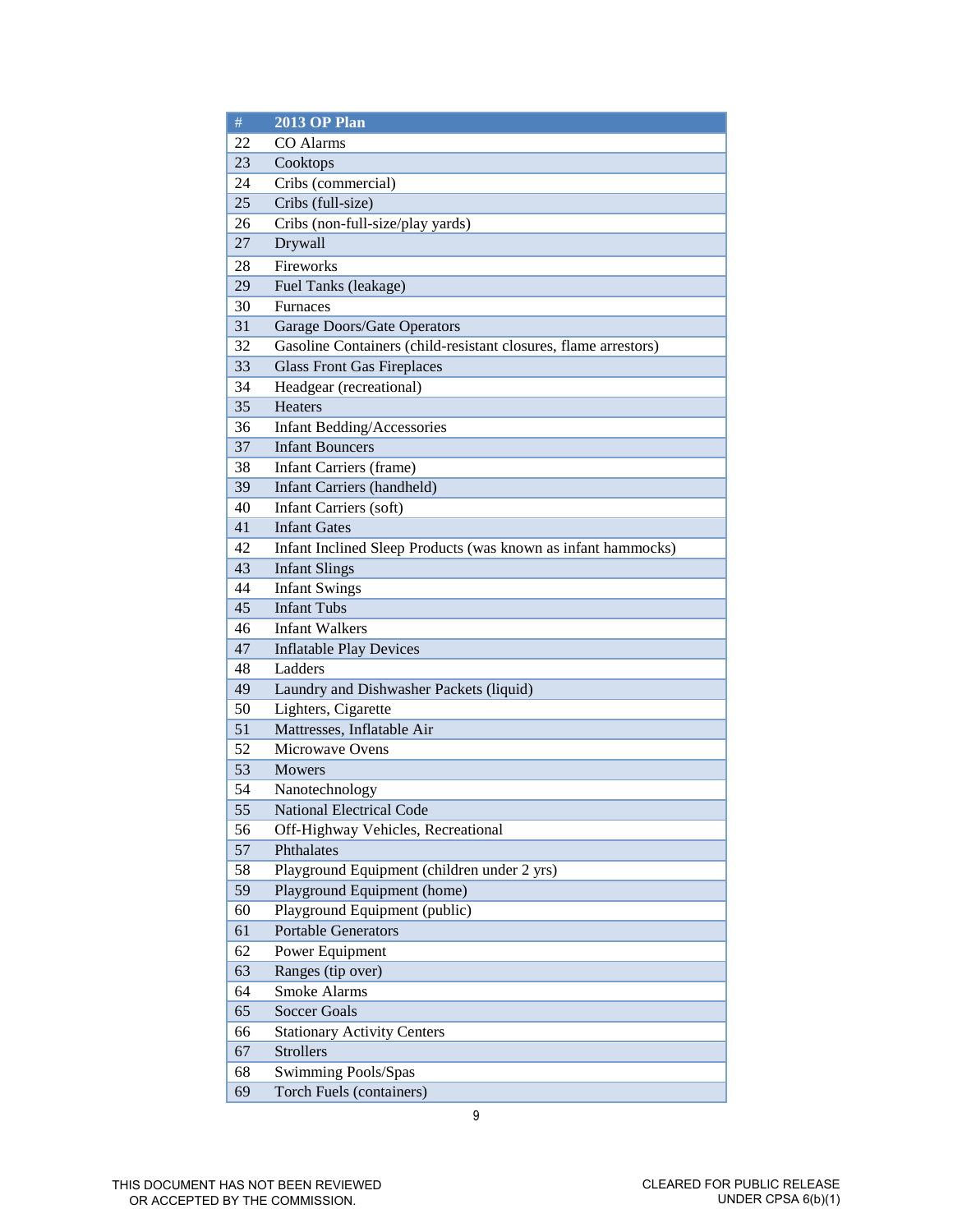| #  | <b>2013 OP Plan</b>      |
|----|--------------------------|
| 70 | <b>Toys</b>              |
| 71 | Trampolines              |
| 72 | <b>Trampoline Courts</b> |
| 73 | Tree Stands (hunting)    |
| 74 | <b>Window Coverings</b>  |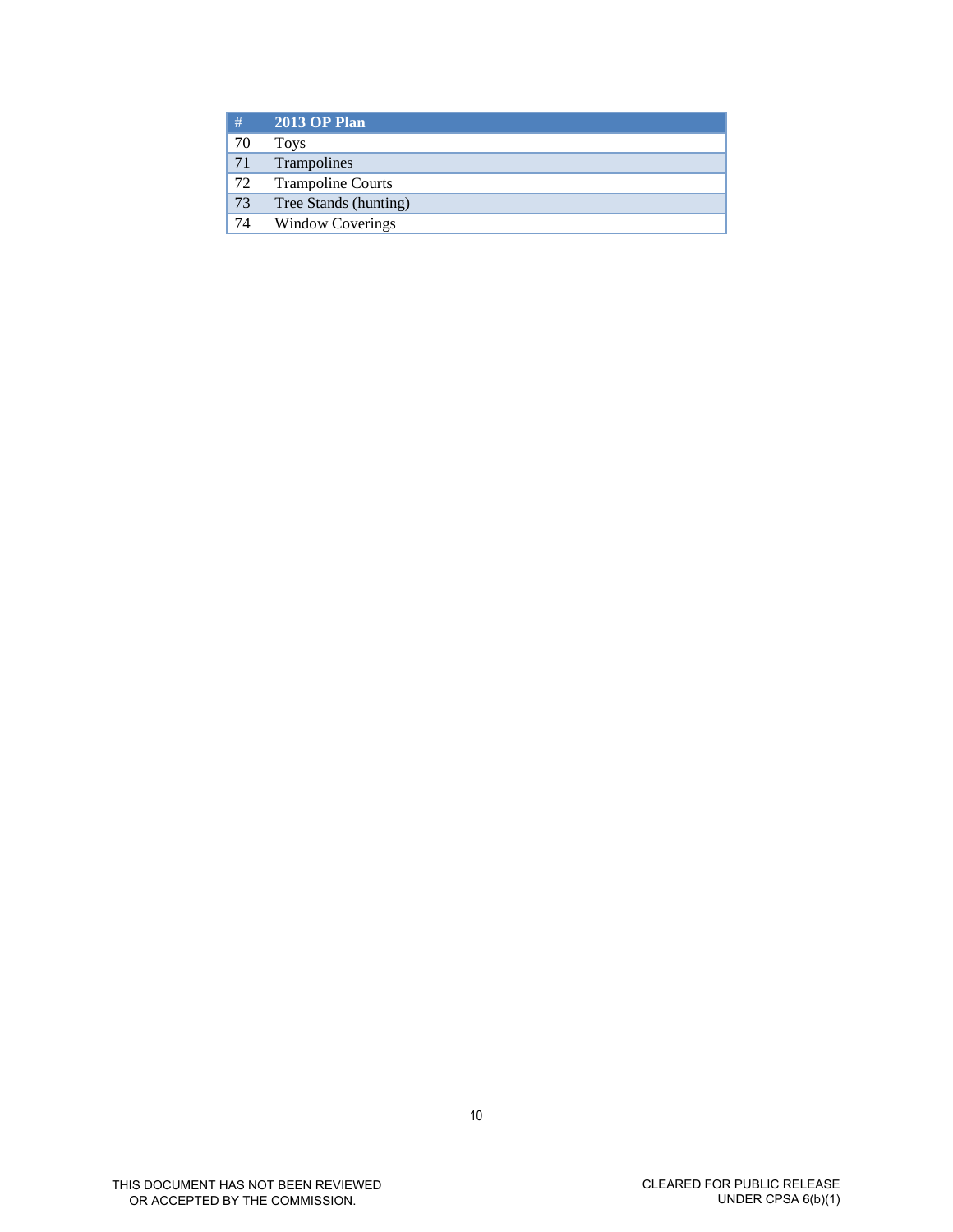# **Attachment: Mandatory Standards Summary (amends FY 2013 Operating Plan)**

Mandatory standards are federal rules set by statute or regulation that impose requirements for consumer products. Typically, they take the form of performance requirements that consumer products must meet or warnings they must display to be imported, distributed, or sold in the United States.

The CPSC may set a mandatory standard when it determines that compliance with a voluntary standard would not eliminate or adequately reduce the risk of injury or the agency finds that it is unlikely that there will be substantial compliance with a voluntary standard. The Commission may also promulgate a mandatory ban of a hazardous product when it determines that no feasible voluntary or mandatory standard would adequately protect the public from an unreasonable risk of injury. In some cases, Congress directs and authorizes the Commission to set a mandatory standard.

CPSC staff plans to work on the projects in the table on the next page. This work will involve continuation of rulemaking activities related to the CPSIA, as well as other laws; and the work will include data analysis and technical review activities in support of rule review or potential rulemaking activities.

| <b>Key to Table</b> |                                                                       |  |
|---------------------|-----------------------------------------------------------------------|--|
| <b>NPR</b>          | Briefing package for a notice of proposed rulemaking                  |  |
| FR                  | Briefing package for a final rule                                     |  |
| DA/TR               | Data analysis and/or technical review to support ongoing or potential |  |
|                     | rulemaking and rule review activities                                 |  |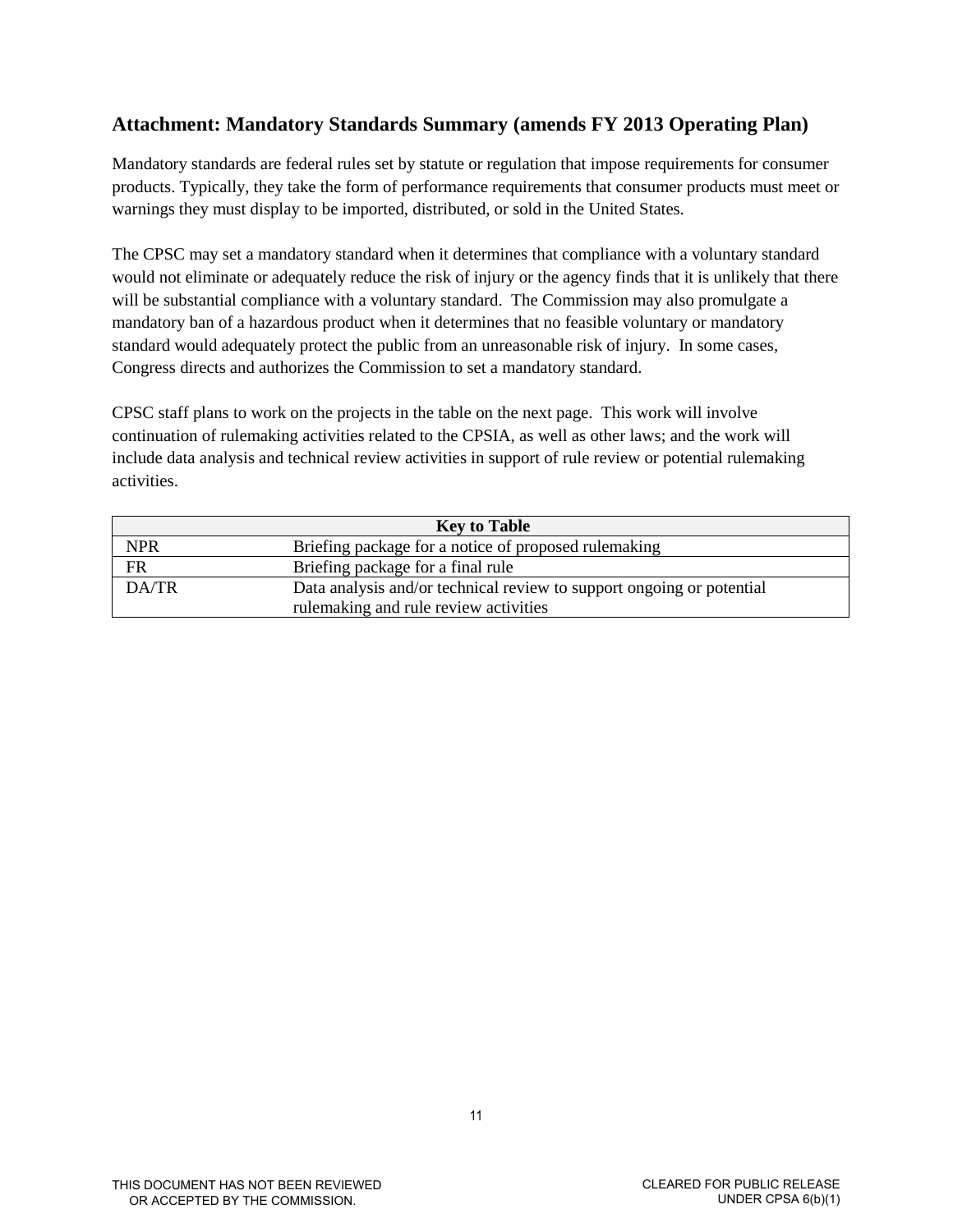| <b>Items by Major Categories</b> |                                                                     | 2013                                  |
|----------------------------------|---------------------------------------------------------------------|---------------------------------------|
|                                  |                                                                     | <b>OP Plan</b>                        |
|                                  | CPSIA, including Danny Keysar Child Product Safety Notification Act |                                       |
| 1                                | <b>Bassinet Attachments to Play Yards</b>                           | <b>FR</b>                             |
| $\overline{2}$                   | <b>Bassinets</b>                                                    | FR                                    |
| 3                                | <b>Bedside Sleepers</b>                                             | NPR, FR                               |
| $\overline{\mathcal{L}}$         | Chairs (Folding)                                                    | DA/TR                                 |
| 5                                | Chairs (High)                                                       | DA/TR                                 |
| 6                                | <b>Gates and Other Enclosures</b>                                   | DA/TR                                 |
| 7                                | <b>Infant Bath Tubs</b>                                             | DA/TR                                 |
| 8                                | <b>Infant Bouncers</b>                                              | DA/TR                                 |
| 9                                | <b>Infant Carriers (Frame)</b>                                      | DA/TR                                 |
| 10                               | <b>Infant Carriers (Handheld)</b>                                   | NPR, FR                               |
| 11                               | <b>Infant Carriers (Soft)</b>                                       | NPR, FR                               |
| 12                               | <b>Infant Inclined Sleep Products</b>                               | DA/TR                                 |
| 13                               | <b>Infant Slings</b>                                                | <b>NPR</b>                            |
| 14                               | Phthalates or Phthalate Substitutes                                 | DA/TR                                 |
| 15                               | <b>Strollers</b>                                                    | NPR, FR                               |
|                                  | <b>Accreditation Requirements</b>                                   |                                       |
| 16                               | <b>Bassinets</b>                                                    | <b>FR</b>                             |
| 17                               | <b>Bedside Sleepers</b>                                             | <b>FR</b>                             |
| 18                               | <b>Infant Carriers (Handheld)</b>                                   | <b>FR</b>                             |
| 19                               | <b>Infant Carriers (Soft)</b>                                       | NPR, FR                               |
| 20                               | <b>Infant Slings</b>                                                | <b>NPR</b>                            |
| 21                               | <b>Strollers</b>                                                    | NPR, FR                               |
|                                  | Implementation of Public Law 112-28                                 |                                       |
| 22                               | ATVs-Rulemaking                                                     | DA/TR                                 |
| <b>Rule Review</b>               |                                                                     |                                       |
| 23                               | <b>Animal Testing Regulations</b>                                   | <b>FR</b>                             |
| 24                               | <b>Bicycles</b>                                                     | DA/TR                                 |
| 25                               | Voluntary Standards Rule Update                                     | <b>NPR</b>                            |
|                                  | Other Ongoing or Potential Rulemaking Activities                    |                                       |
| 26                               | <b>Firepots and Fuel Gels</b>                                       | DA/TR                                 |
| 27                               | Fireworks                                                           | DA/TR                                 |
| $\overline{28}$                  | Poison Prevention Packaging Act - Hydroxides                        | $\mathbf{DA} / \mathbf{T} \mathbf{R}$ |
| 29                               | Poison Prevention Packaging Act - Imidazolines                      | <b>FR</b>                             |
| 30                               | <b>Portable Generators</b>                                          | DA/TR                                 |
| 31                               | Rare Earth Magnet Sets                                              | ${\sf FR}$                            |
| 32                               | Recreational Off-Highway Vehicles (ROVs)                            | <b>NPR</b>                            |
| 33                               | Revisions to FHSA Definition of "Strong Sensitizer"                 | <b>NPR</b>                            |
| 34                               | <b>Surrogate Smoldering Ignition Source</b>                         | $\mathbf{DA} / \mathbf{T} \mathbf{R}$ |
| 35                               | <b>Table Saws</b>                                                   | DA/TR                                 |
| 36                               | <b>Upholstered Furniture</b>                                        | DA/TR                                 |
| 37                               | <b>Voluntary Recall Rule</b>                                        | <b>NPR</b>                            |